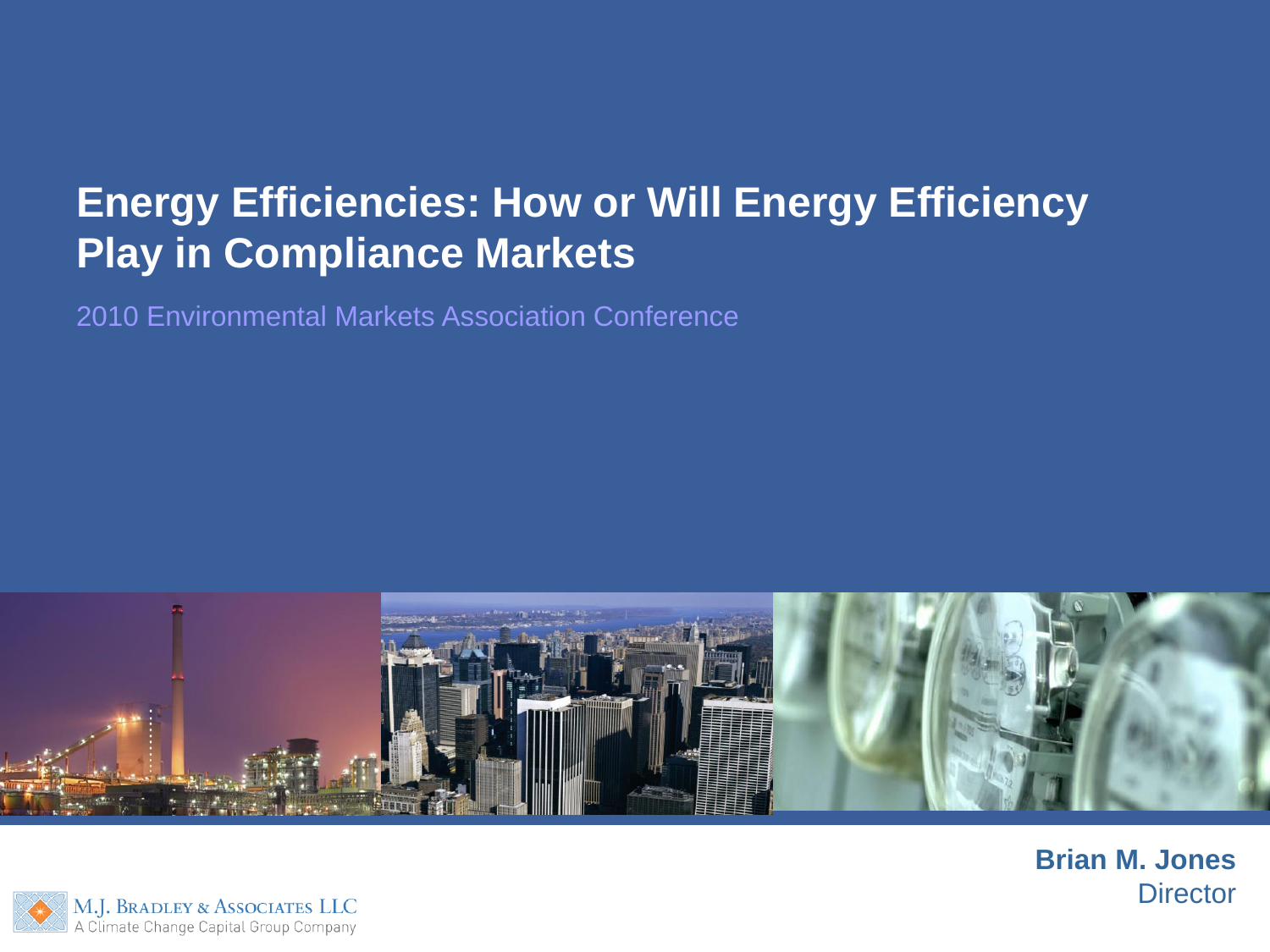# **M.J. Bradley & Associates LLC**

M.J. Bradley & Associates helps private and public sector clients understand and meet the challenges posed by changes in environmental law and policy, energy markets and technology.



Climate Change **Capital**

**M.J. Bradley's parent company is Climate Change Capital a London-based investment manager specializing in the opportunities generated by the global transition to a low carbon economy. CCC has over \$1.5 billion under management.** 



#### **We advise our clients in the following areas:**

Corporate business planning and development of sustainability programs.

Climate change and air quality policies and regulations and market opportunities.

Assessment and demonstration of advanced transportation technologies.

Technical, economic and market assessments for advanced technologies and mitigation projects.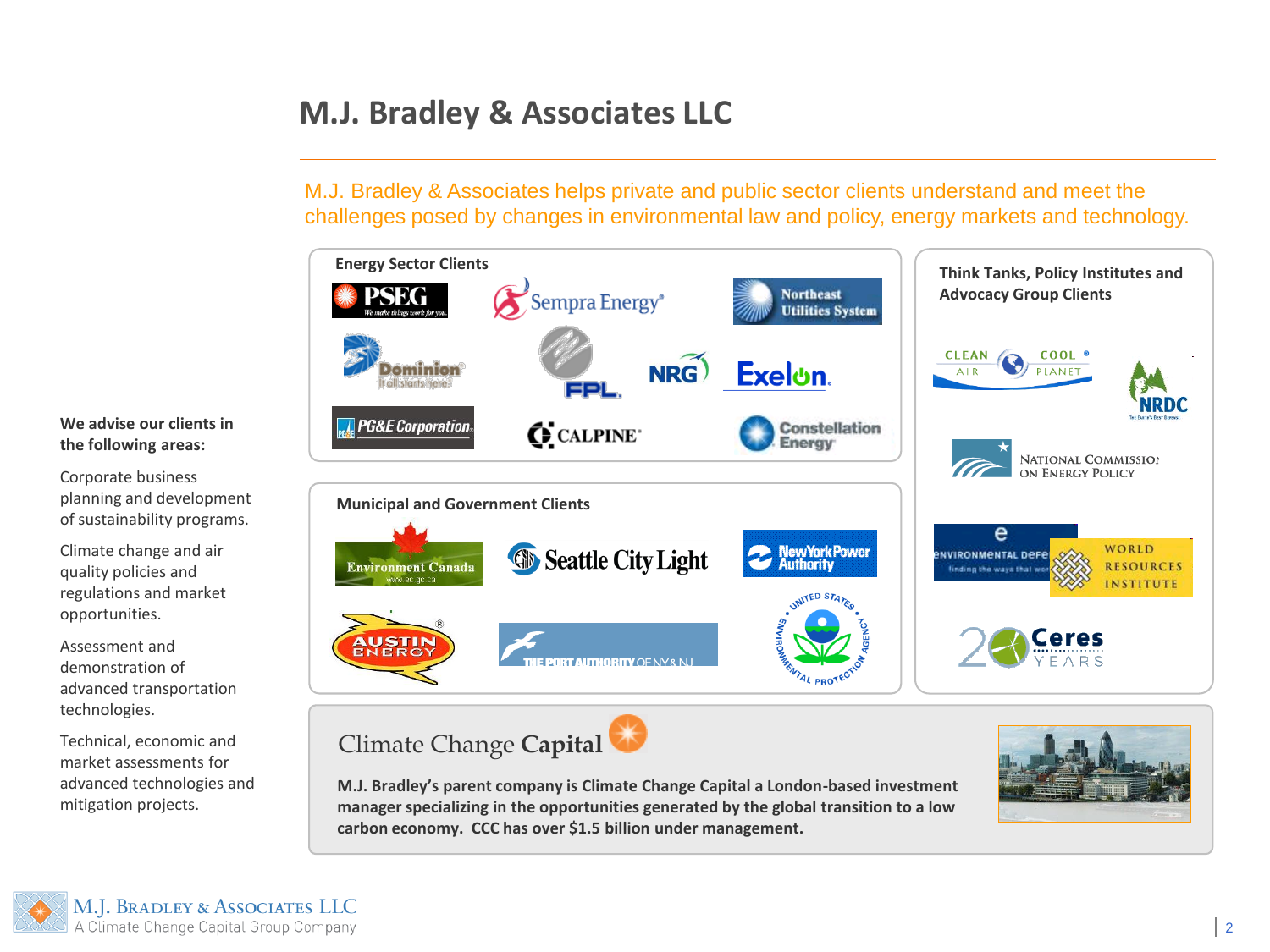#### **Overview**

- The electric utility industry is facing unprecedented levels of impending environmental and energy regulations that will require the implementation of both supply and demand side strategies:
	- ▶ Energy efficiency and renewable energy mandates
	- Command and control and cap-and-trade programs for air pollution and GHG emissions
- Supply and demand side energy efficiency strategies likely hold the keys to cost effective compliance solutions.
- Efficiency strategies results in multiple value streams energy savings, fossil fuel savings, air pollution and GHG emission reductions, etc.
	- What market based tools are available today?
	- ▶ How will the market value these benefits going forward?

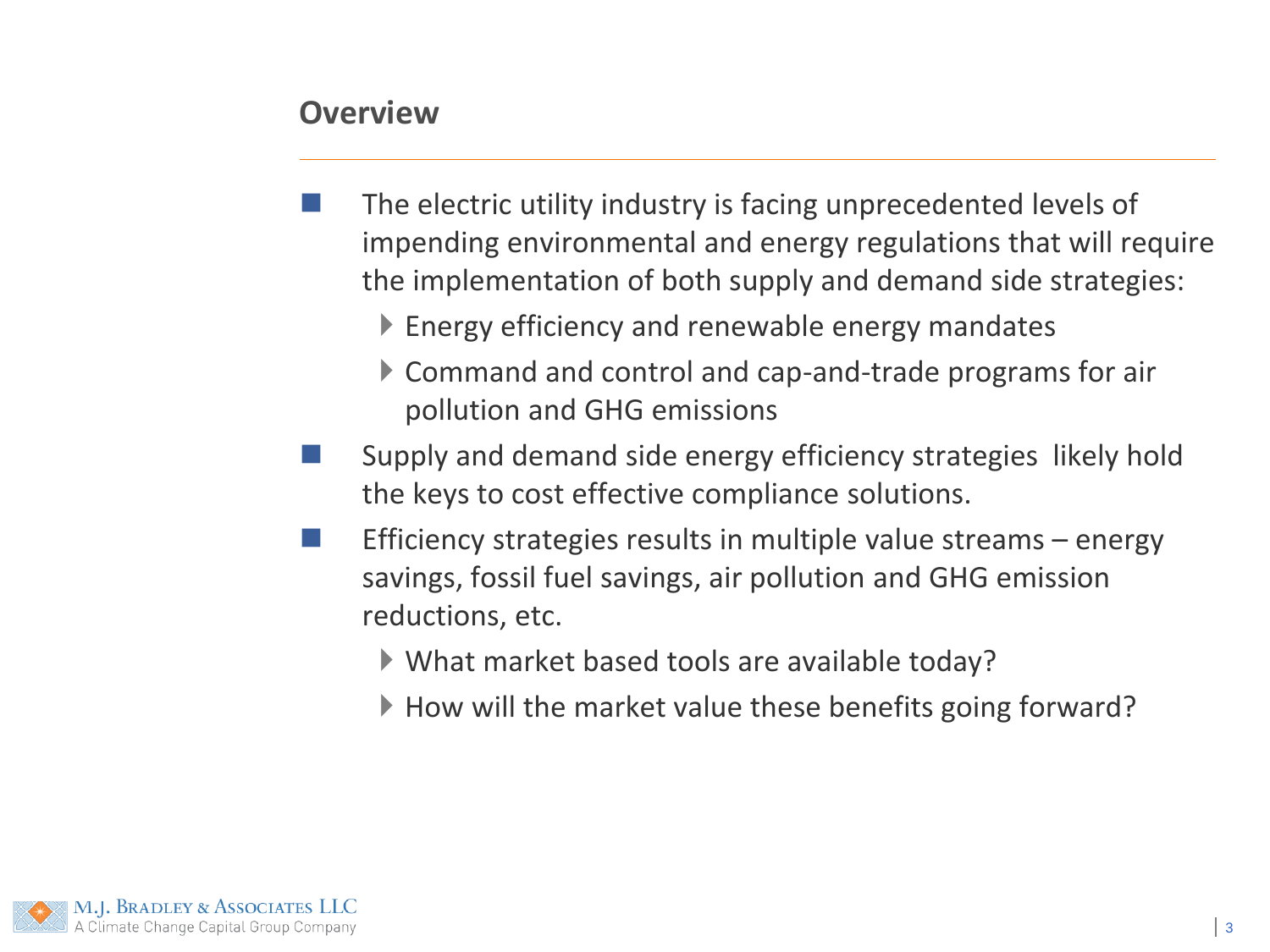# **Energy Efficiency and Offsets in the Context of Long Term Climate Policy**

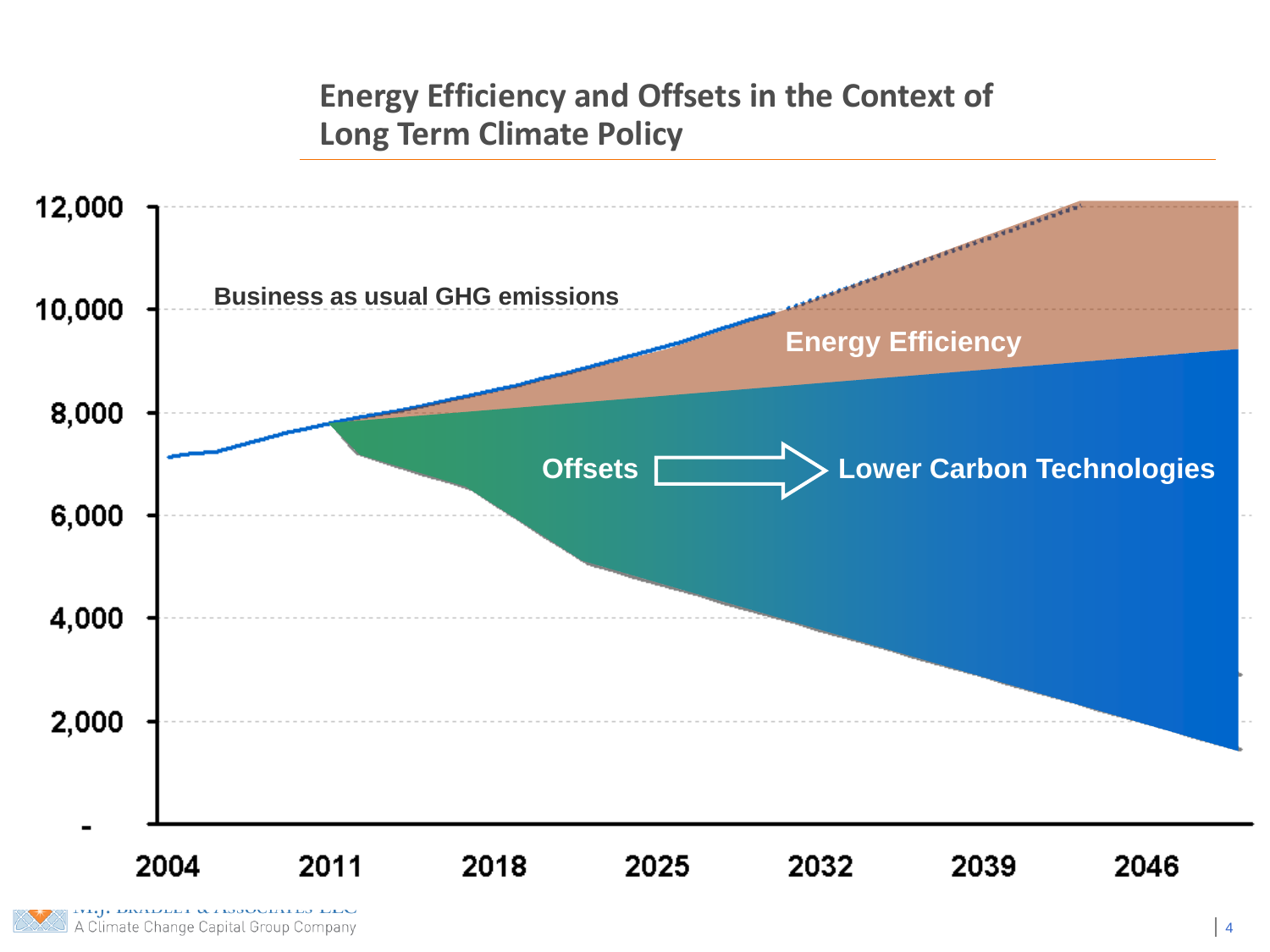**Supply and Demand Side Resources: What are we Talking About?** 

- $\blacksquare$  Supply side strategies:
	- ▶ Low and zero carbon generating capacity
	- More efficient power generation and delivery
- Demand-side strategies:
	- **Energy efficiency** installing more efficient equipment or using more efficient processes/ systems to achieve a permanent reduction in electricity use
	- **Demand response** changing a customer's electricity demand in response to dispatch instructions or price signals
	- **Distributed generation** generating electricity at the customer site such as CHP.
	- **Fossil fuel efficiency** installing more efficient combustion equipment or using more efficient processes/systems to achieve a permanent reduction in fossil fuel use

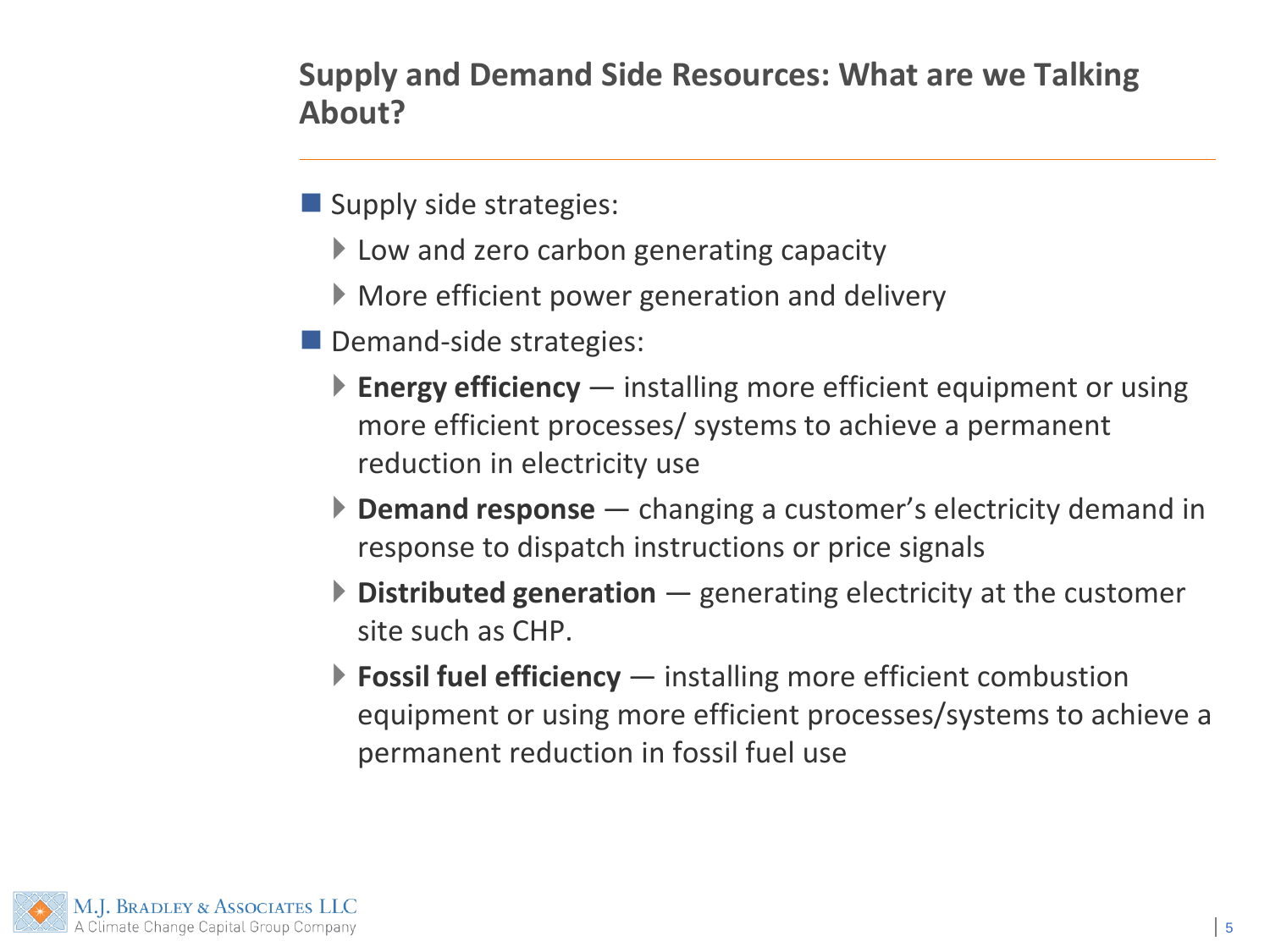# **Efficiency Measures Provide Multiple Benefits**

|                                                                                      | <b>Energy</b><br><b>Cost</b><br><b>Savings</b> | <b>Air Pollution</b><br><b>Emission</b><br><b>Reductions</b> | <b>GHG</b><br><b>Emission</b><br><b>Reductions</b> | <b>Avoids the</b><br><b>Need for</b><br><b>New</b><br><b>Generation</b><br><b>Capacity</b> |
|--------------------------------------------------------------------------------------|------------------------------------------------|--------------------------------------------------------------|----------------------------------------------------|--------------------------------------------------------------------------------------------|
| <b>Supply Side</b><br><b>Efficiency</b>                                              | $\sqrt{}$                                      | $\sqrt{ }$<br>(Direct)                                       | $\sqrt{ }$<br>(Direct)                             | $\sqrt{ }$                                                                                 |
| <b>Demand Side</b><br><b>Efficiency</b><br><b>(Stationary</b><br><b>Combustion</b> ) | $\sqrt{}$                                      | $\sqrt{ }$<br>(Direct)                                       | $\sqrt{ }$<br>(Direct)                             | $\sqrt{ }$<br>(Distributed<br>Gen)                                                         |
| <b>Demand Side</b><br><b>Efficiency</b><br>(Electric)                                | $\sqrt{}$                                      | $\sqrt{ }$<br>(Indirect)                                     | $\sqrt{ }$<br>(Indirect)                           | $\sqrt{ }$                                                                                 |

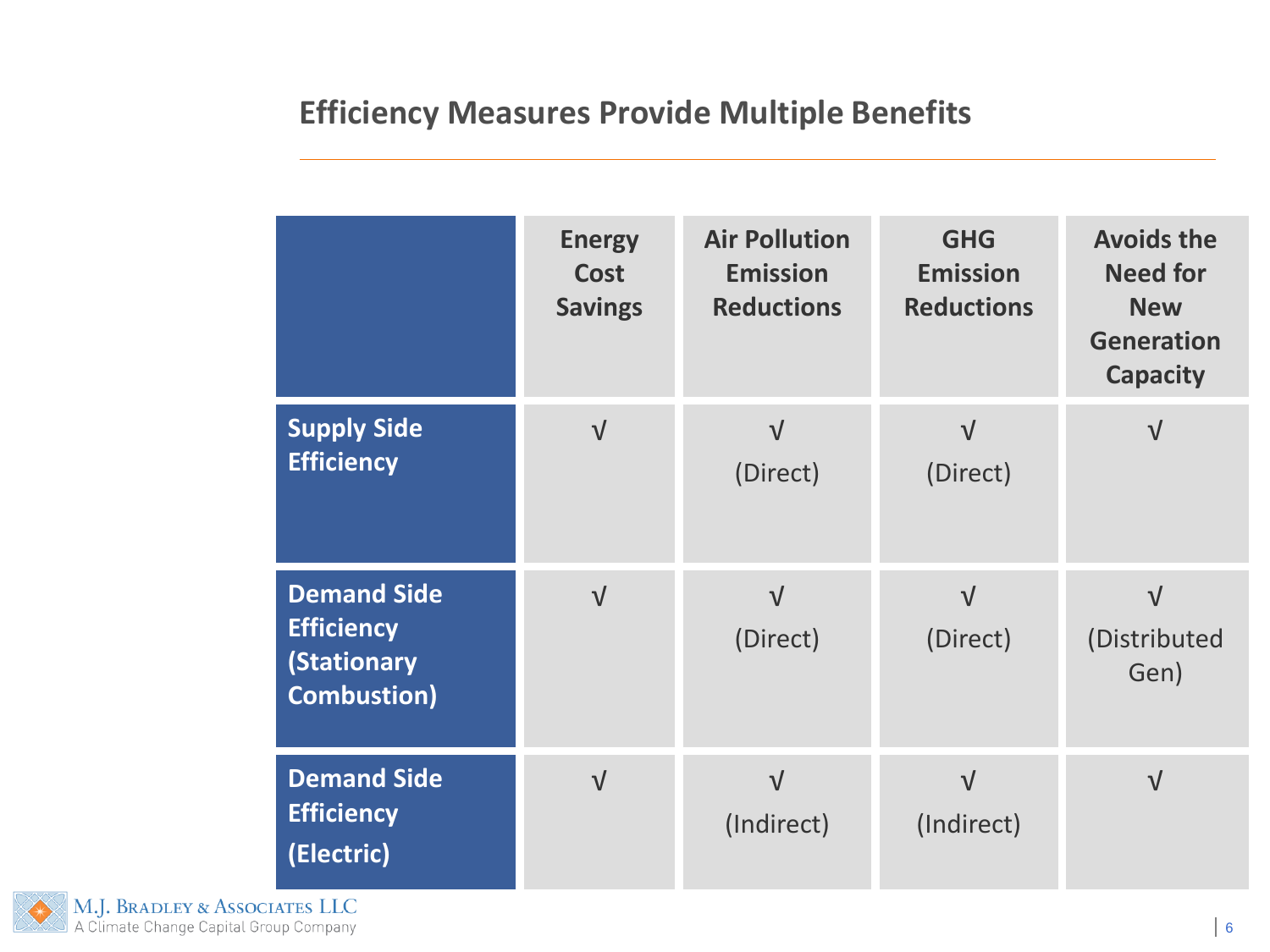## **Supply Side Market Based Drivers?**

- $\blacksquare$  The regulation of GHG emissions from motor vehicles will trigger the inclusion of GHG emissions under the PSD and Title V permit programs for stationary sources starting January 2, 2011.
- $\blacksquare$  As a result, all permits for stationary sources issued after that date that trigger PSD will have to include a Best Available Control Technology (BACT) analysis for GHG emissions.
- Given that GHG emissions control technology is in its infancy, improving thermal energy efficiency is the primary strategy to reduce GHG emissions.
- Until there is a price on carbon, there are limited market based drivers for supply side efficiency.

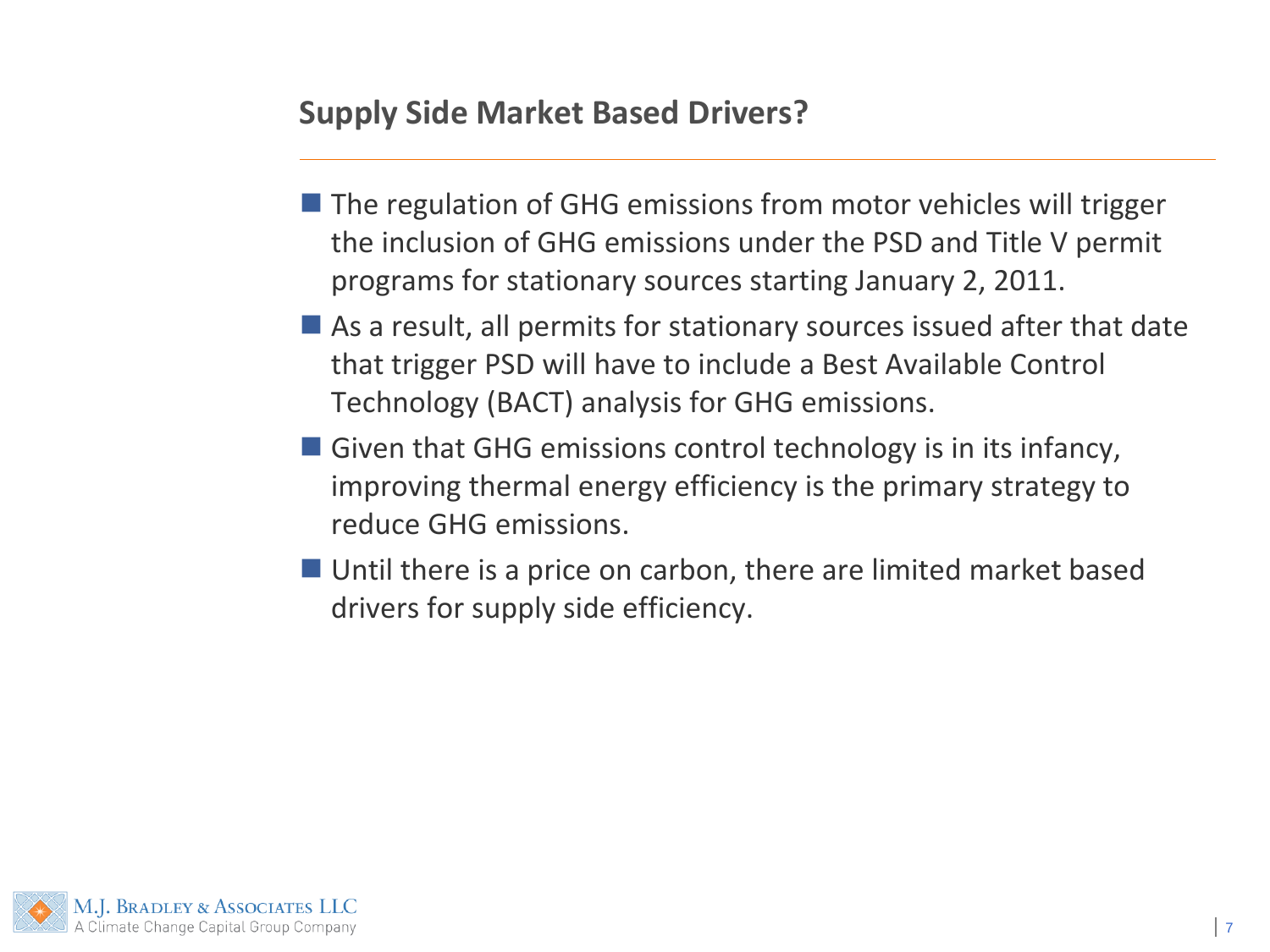#### **Forward Capacity Markets**

- Forward capacity markets in the US were developed to ensure resource adequacy in the power system at a reasonably competitive price.
- ▶ Demand response and energy efficiency are able to participate along side generation supply in forward capacity markets

# **Energy Efficiency Portfolio Standards**

▶ States and the federal government are exploring establishing mandatory energy efficiency portfolio standards that require regulated utilities to meet a certain percentage of their projected power needs through energy efficiency.

### **Carbon Offset Markets**

▶ States and federal government have developed offsets mechanisms for stationary fossil fuel combustion emission reductions.

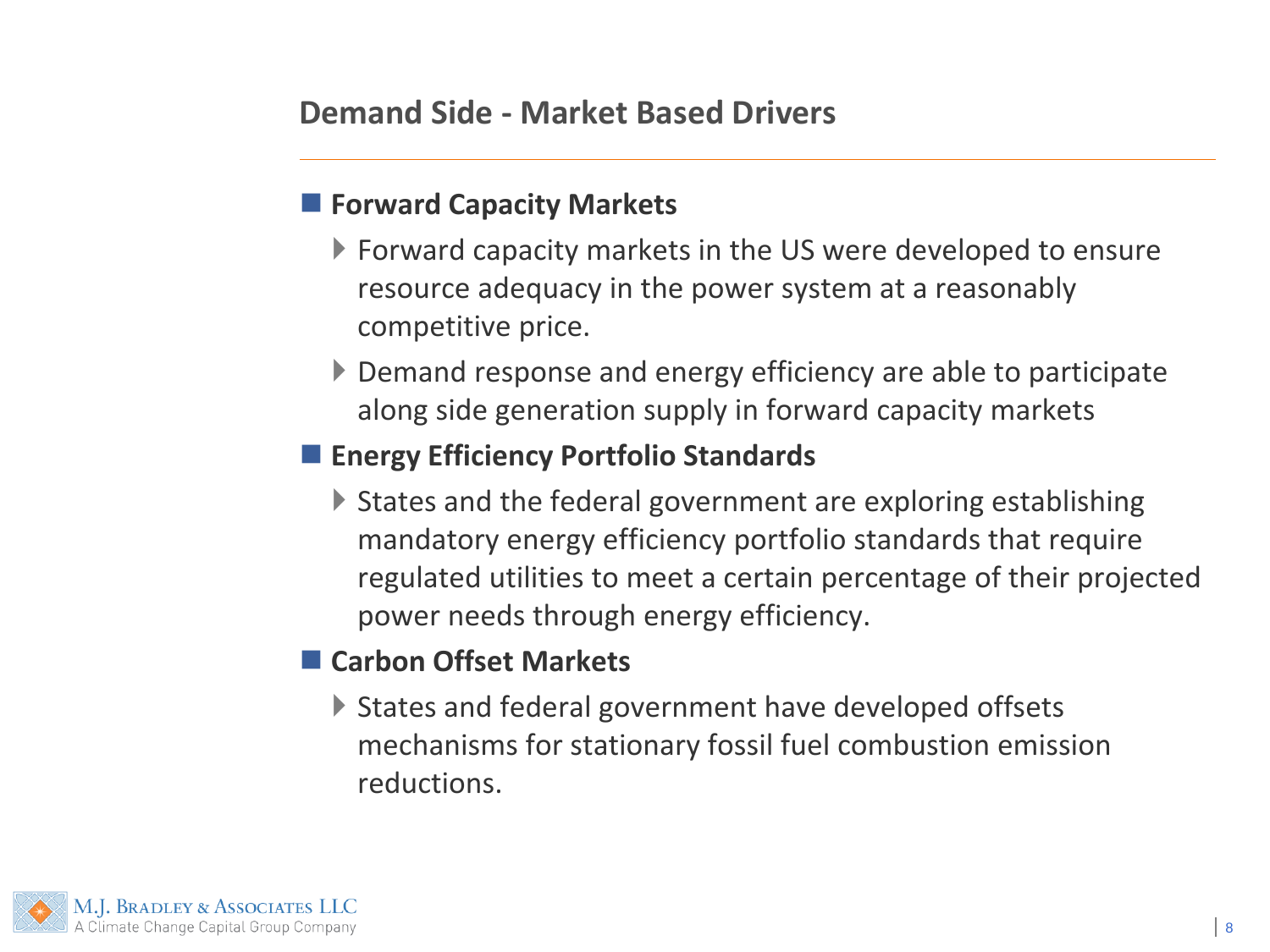### **Forward Capacity Markets - PJM and ISO-NE**

- $\blacksquare$  The forward auctions in both PJM and ISO-NE are held three years before the delivery year.
- System operator runs a competitive auction to establish capacity prices, and then procures capacity at the market clearing price.
- $\blacksquare$  The regional system operator is the sole buyer in this market.
- LSEs are individually responsible for meeting their customers' peak loads, and are allocated a pro-rata share of the capacity costs incurred by the system operator to meet those loads.

#### **PJM**

- **Demand resources represented 5%** of the 2012/2013 PJM auction.
- $\blacktriangleright$  PJM limits capacity payments for efficiency measures to four years of their measure life (rather than for the full measure life).
- Demand response resource (including distributed generation) can participate in the PJM capacity market for as long as its ability to reduce demand continues.
- ISO-NE
	- ▶ Demand resources have consistently represented 8 percent of the resources cleared in ISO-NE auctions
	- ▶ In contrast to PJM, all demand-side resources in ISO-NE are eligible to bid capacity for their full measure life.

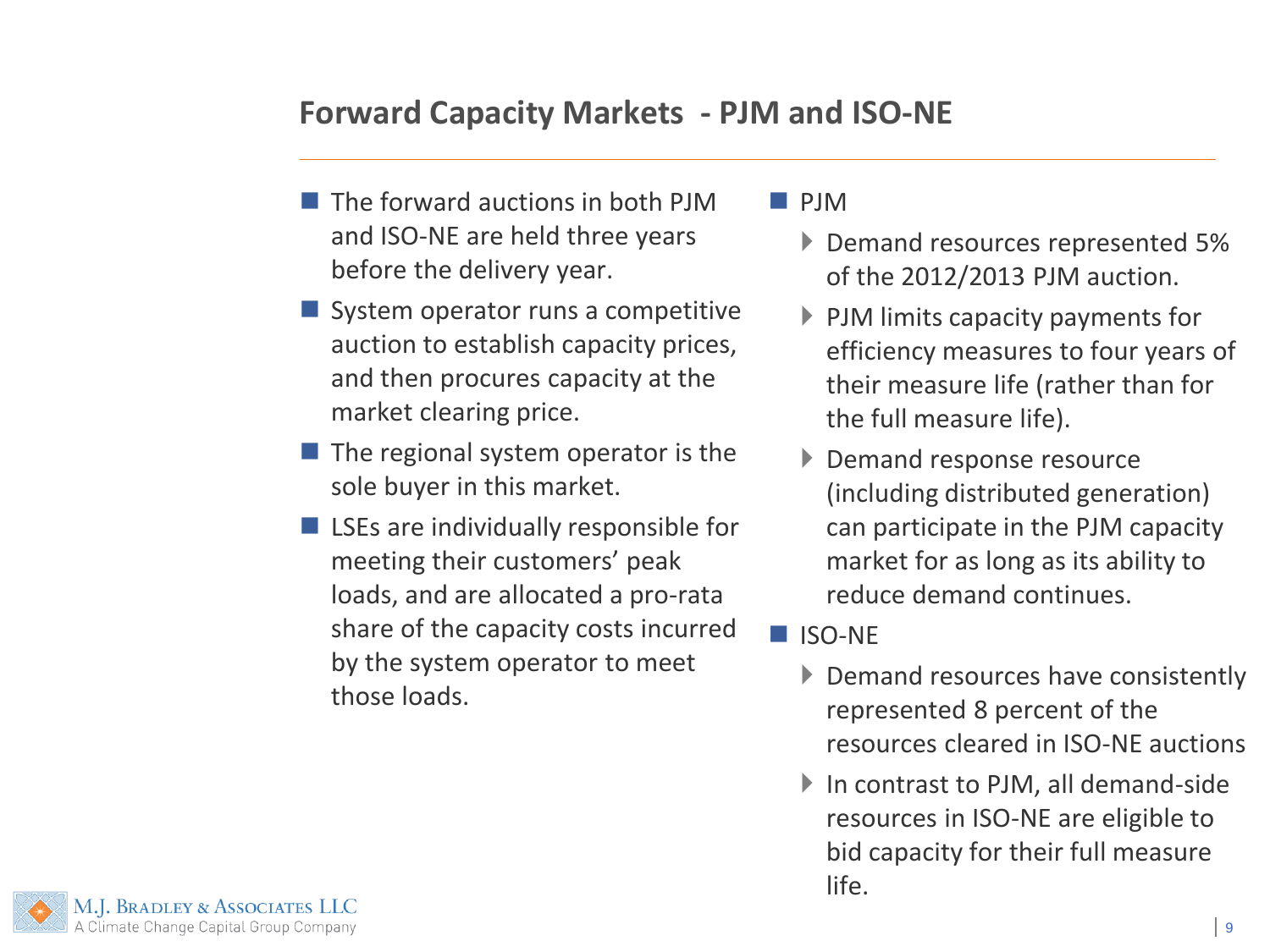### **Energy Efficiency Standards**

- Connecticut, Pennsylvania, and Nevada have Energy Efficiency Portfolio Standards and energy efficiency credit trading.
	- These programs permit industrial and commercial customers to create certificates representing energy savings.
- Voluntary energy efficiency credit market where corporations are purchasing energy efficiency credits as a way of meeting their corporate commitments to reduce their carbon footprints.



Twenty-three states have enacted energy savings goals, or Energy Efficiency Resource Standards (EERS), through legislation and four states have a pending EERS

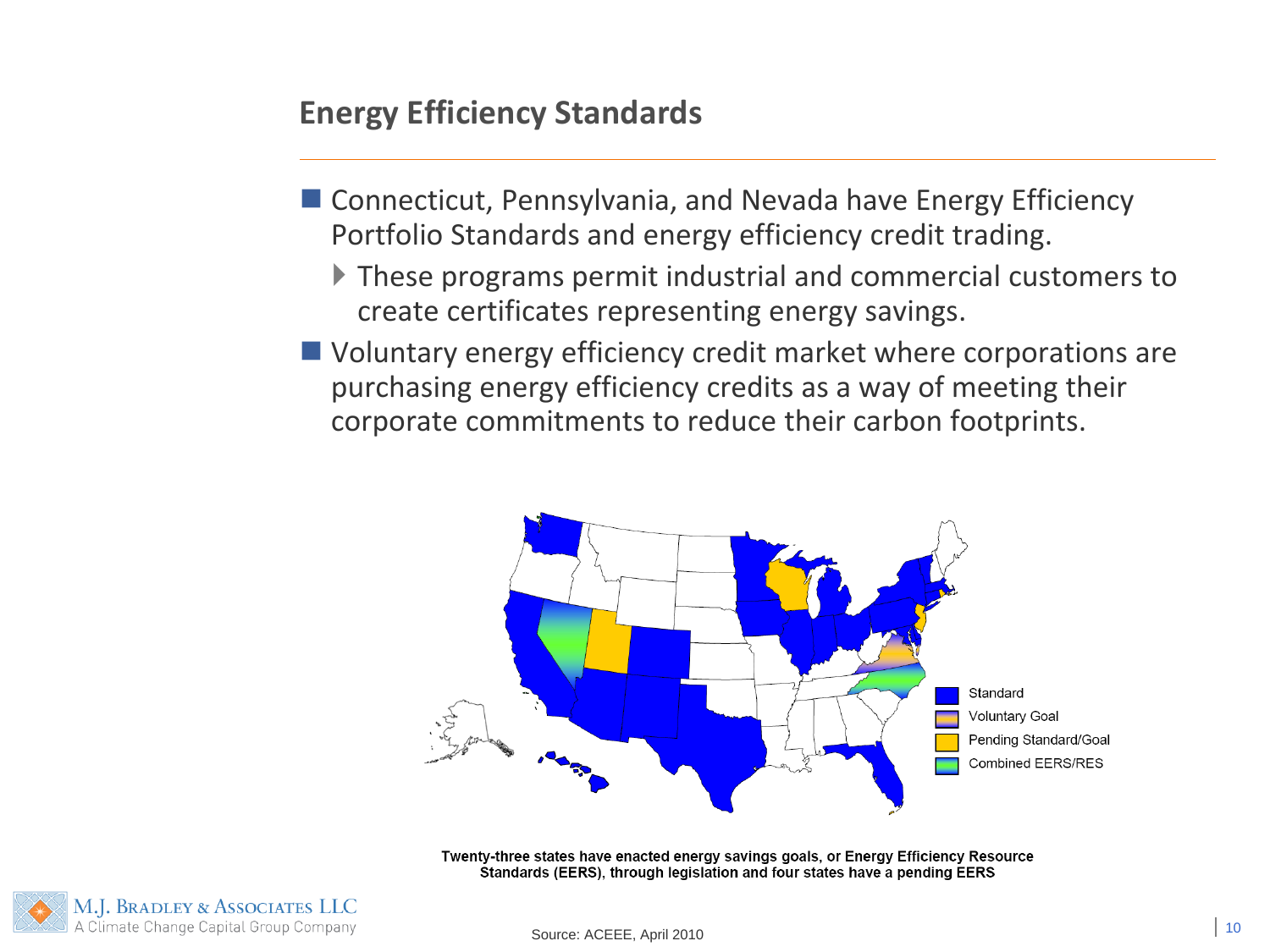**Combined Efficiency and Renewable Electricity Standard (CERES)** 

- The American Clean Energy and Security Act (ACES), included a **CERES** 
	- Combined 20% renewable energy and energy efficiency standard by 2020.
	- ▶ 15% from renewable energy sources and demonstrate annual electricity savings of 5% from energy efficiency measures.
	- If the governor of a state determines that utilities in the state cannot meet the 15% renewable requirement, the governor may reduce the renewable requirement to 12% and increase the efficiency requirement to 8%.
- $\blacksquare$  Energy efficiency reduces the utility's overall sales, thereby reducing their CERES energy targets and associated financial compliance obligation.
- The U.S. Energy Information Administration (EIA) assessed the national impact of a March 2009 discussion draft version of the American Clean Energy and Security Act (EIA 2009a) and found that fully incorporating energy efficiency into the RES can lower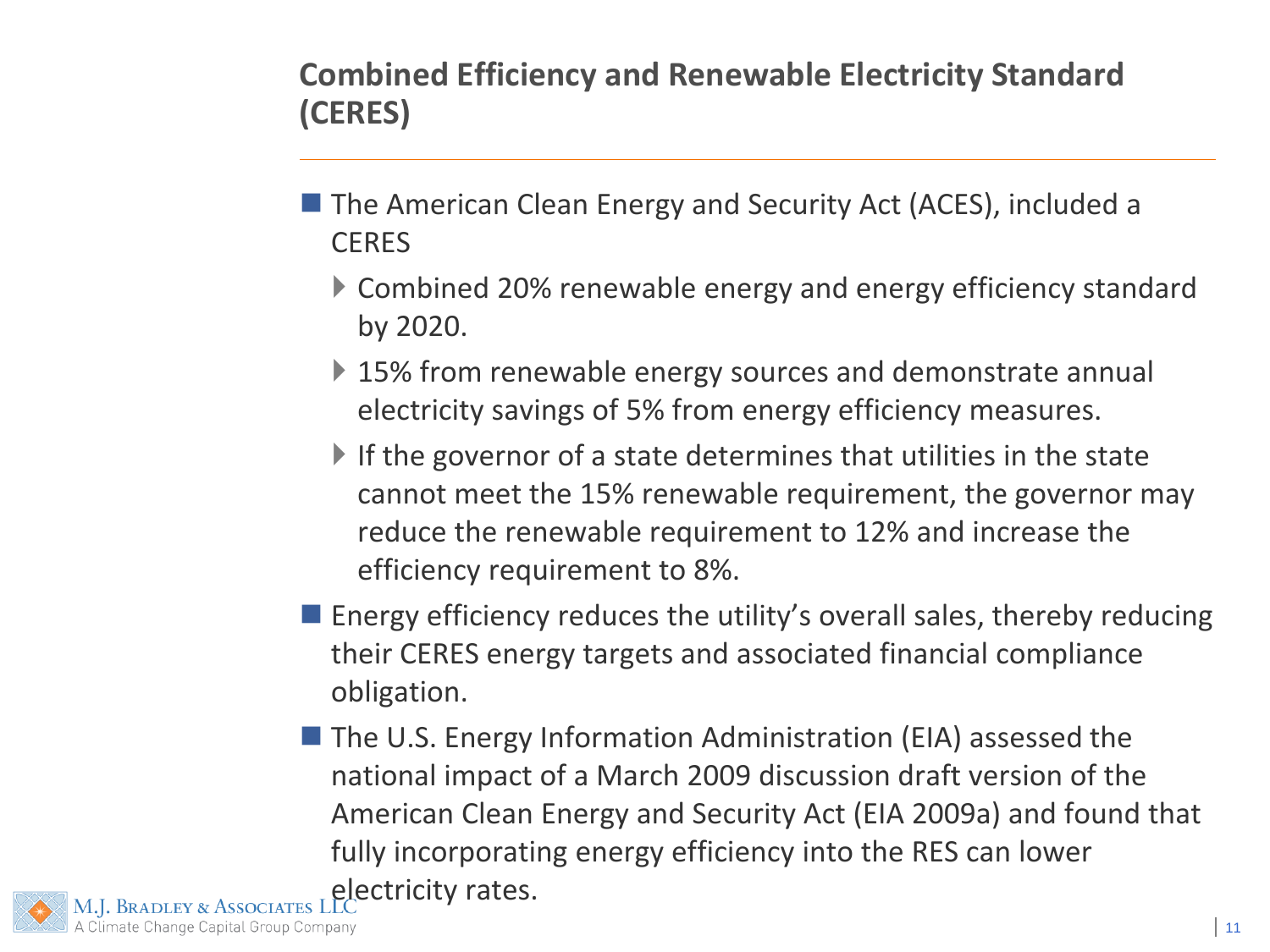### **Carbon Offsets**

- **The nascent U.S. carbon offset market focuses on DIRECT emission** reductions.
- $\blacksquare$  Indirect reductions associated with electricity savings HAVE NOT broadly been valued as pre compliance grade carbon offsets in the market to date.
- $\blacksquare$  There are several reasons for this  $\blacksquare$ 
	- Concerns over ownership of the emission reductions and
	- ▶ The expectation that major emitting stationary sources (i.e., electric generation, industrial) GHG emissions will be capped.
- However, other voluntary buyers have shown some interested in the indirect emission reductions associated with electrical energy efficiency.

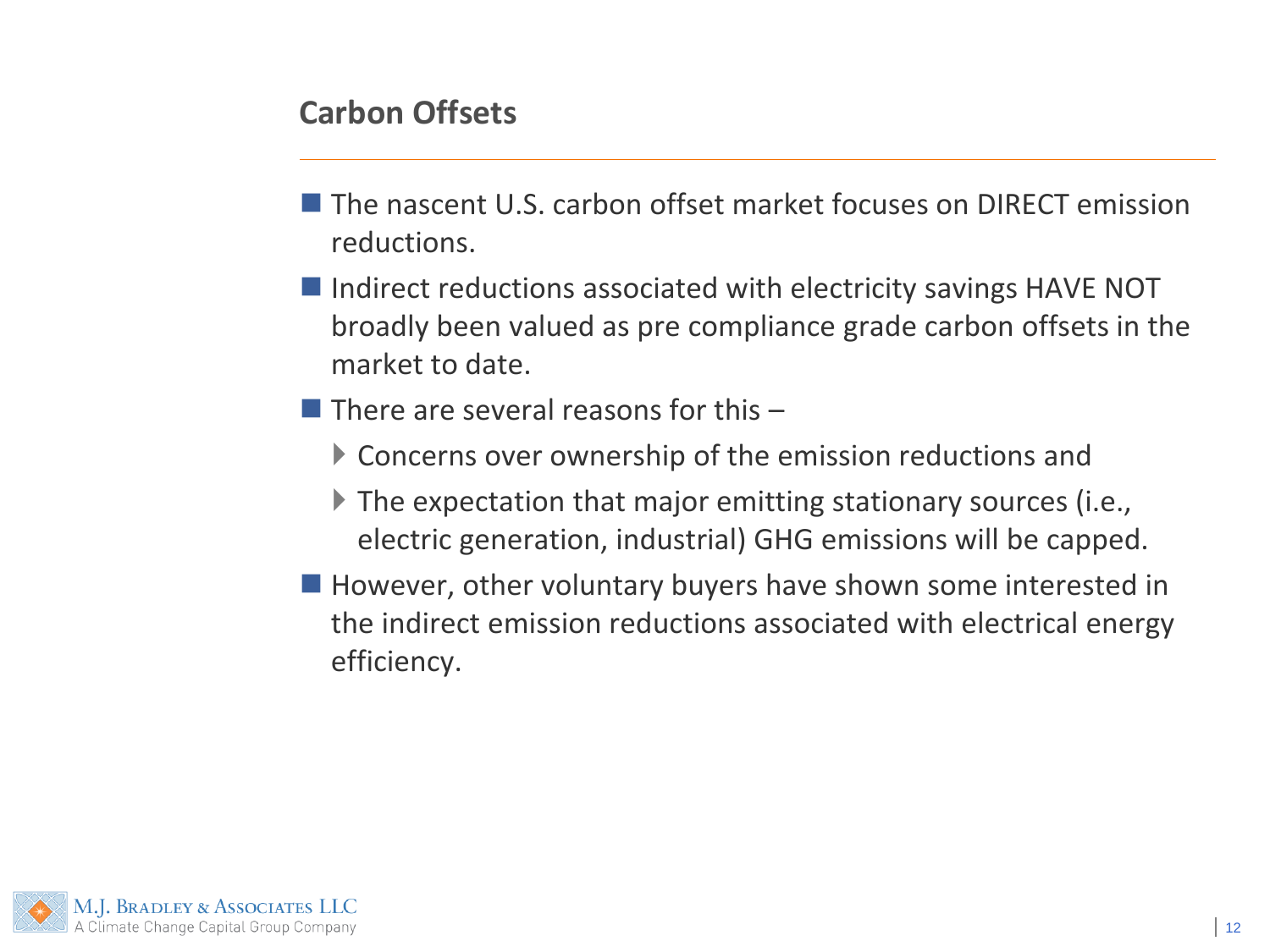#### **Conclusion**

- **Market based tools exist today that provide value for energy** efficiency resources – largely on the demand side
- Stationary fossil fuel combustion efficiency (supply and demand side) will become increasingly important as EPA looks to regulate GHGs under the CAA and Congress establishes a cap-and-trade program
- $\blacksquare$  The value proposition of energy efficiency may change significantly if federal CERES is enacted.
- Coal plant retirements could create added incentives for energy efficiency.
- Supply side and demand side energy efficiency will reduce the demand for allowances in a cap and trade program.
- $\blacksquare$  Key questions regarding double counting of "attributes" will be a key issue going forward if multiple value streams are to be tapped.